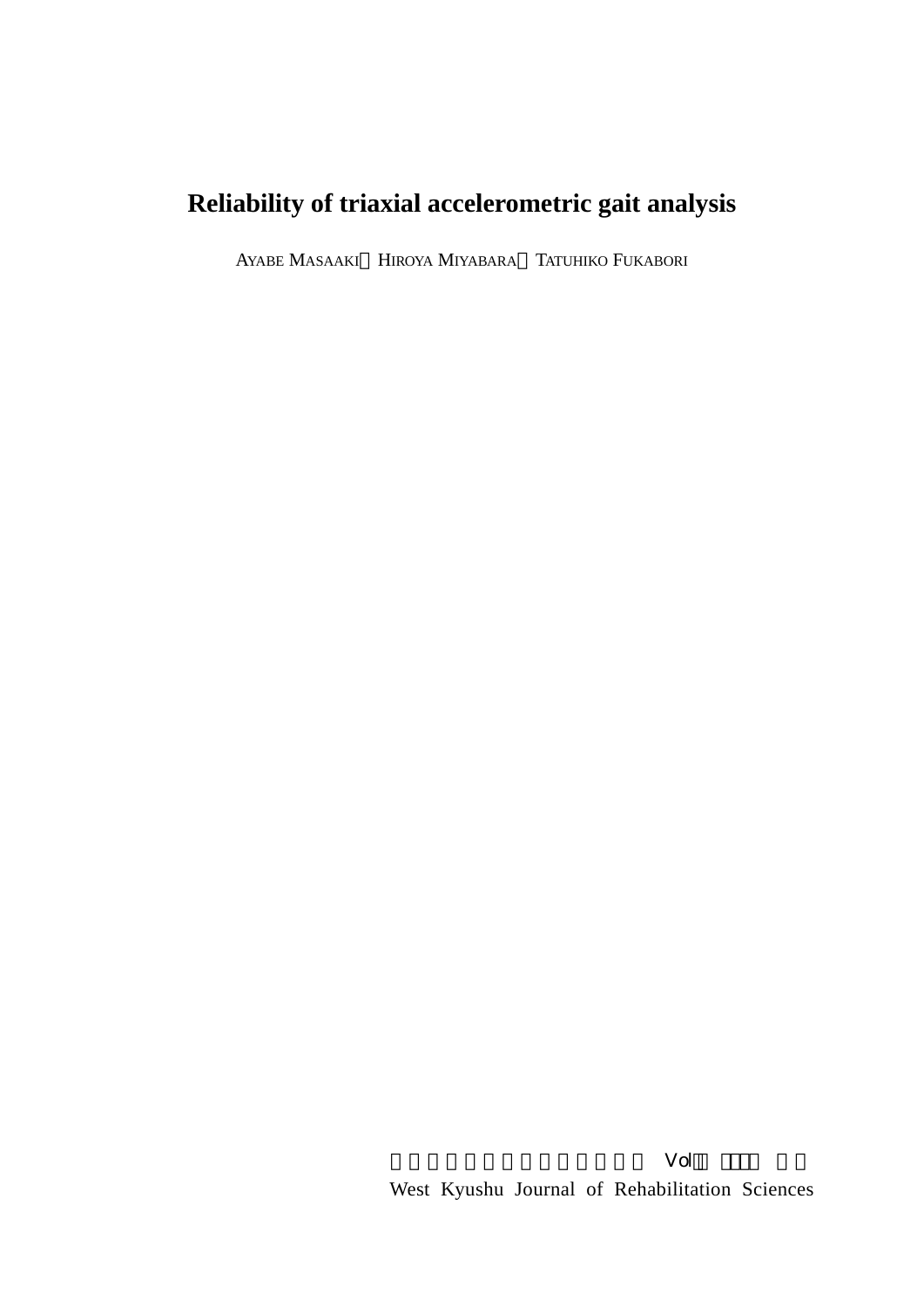## **Reliability of triaxial accelerometric gait analysis**

AYABE MASAAKI HIROYA MIYABARA TATUHIKO FUKABORI

Abstract: [Purpose] This study investigated the reliability of triaxial accelerometric gait analysis. [Subjects] The study subjects were 22healthy individuals (average age of 20.3±0.5years). [Methods] Acceleration was measured during walking at a comfortable speed, by using a triaxial accelerometer with a belt at the level of the subject's lower back. Acceleration at initial contact during the stance phase was analyzed for each direction (vertical, anterior-posterior and mediolateral).

Reliability was determined using models of intraclass correlation coefficients (ICC's).

[Results] By the test-retest method, the average of intraclass correlation coefficients, the ICC's were generally high, especially on Mediolateral (ML) acceleration Lability, Antero-posterior (AP) acceleration Regularity.

[Conclusion] We conclude that the method is reliable and has definite potential for clinical gait analysis.

**Key words:** triaxial accelerometry, reliability, gait analysis

#### **Introduction**

In analyzing gait, stabilometers, force plates and three-dimensional motion analyses have been used.

However, in previous reports (Yamada 2006;Ihira 2011), root mean square (RMS) and auto correlation (AC) computed from the acceleration signal during walking were used as an index of walking pattern.

Accelerometers are available at low cost, and accelerometry has been used for various biomechanical purposes (Winter1990). The use of trunk acceleration measurements has been identified as a possible measure of balance during walking (Yack and Berger1993), and in 2002 reference data were presented for different gait parameters in normal subjects (Auvient2002). The equipment is easy to use and does not require fixed frames of reference. However methodological problems may be one reason for the limited use of accelerometers in gait analysis, and these must be solved in order to test the validity and reliability of the method.

The purpose of this study was to evaluate the testretest reliability of triaxial accelerometric gait analysis.

### **Subjects and Methods**

The study participants were 22 students enrolled at N university in Saga Prefecture in 2012. All the participants signed informed consent forms. Table1 breaks down the participants by sex and age.

**Table 1.** General characteristics of the subjects (n=22)

|            | Mean $\pm$ SD   | Max Min   |  |
|------------|-----------------|-----------|--|
| Age year   | $20.3 \pm 0.5$  | 22 30     |  |
| Height cm  | $163.5 \pm 8.1$ | 178 148   |  |
| Weight kg  | $57.5 \pm 11.7$ | 83 41     |  |
| <b>BMI</b> | $21.1 \pm 3.0$  | 26.1 18.7 |  |

Linear accelerations in  $a \pm 60$ m/sec range were measured using a lightweight (60g) triaxial accelerometer (MicroStone Ltd., Japan) (Fig.1). The accelerometer was attached to an elastic belt worn by the sub-

1)*Department of Rehabilitation Sciences, Harazuru Onsen Hospital, Ukiha City, Fukuoka 839*-*1304, Japan; Tel+81*-*943*-*75*-*3135*

*E* -*mail address of corresponding author:reha@harazuru*-*hp.or.jp*

2)*Department of Rehabilitation Sciences, Nishikyushu University*

<sup>3)</sup>*Clinical Section, Medical Corporation Association Kyueikai Kouradai Rehabilitation Hospital*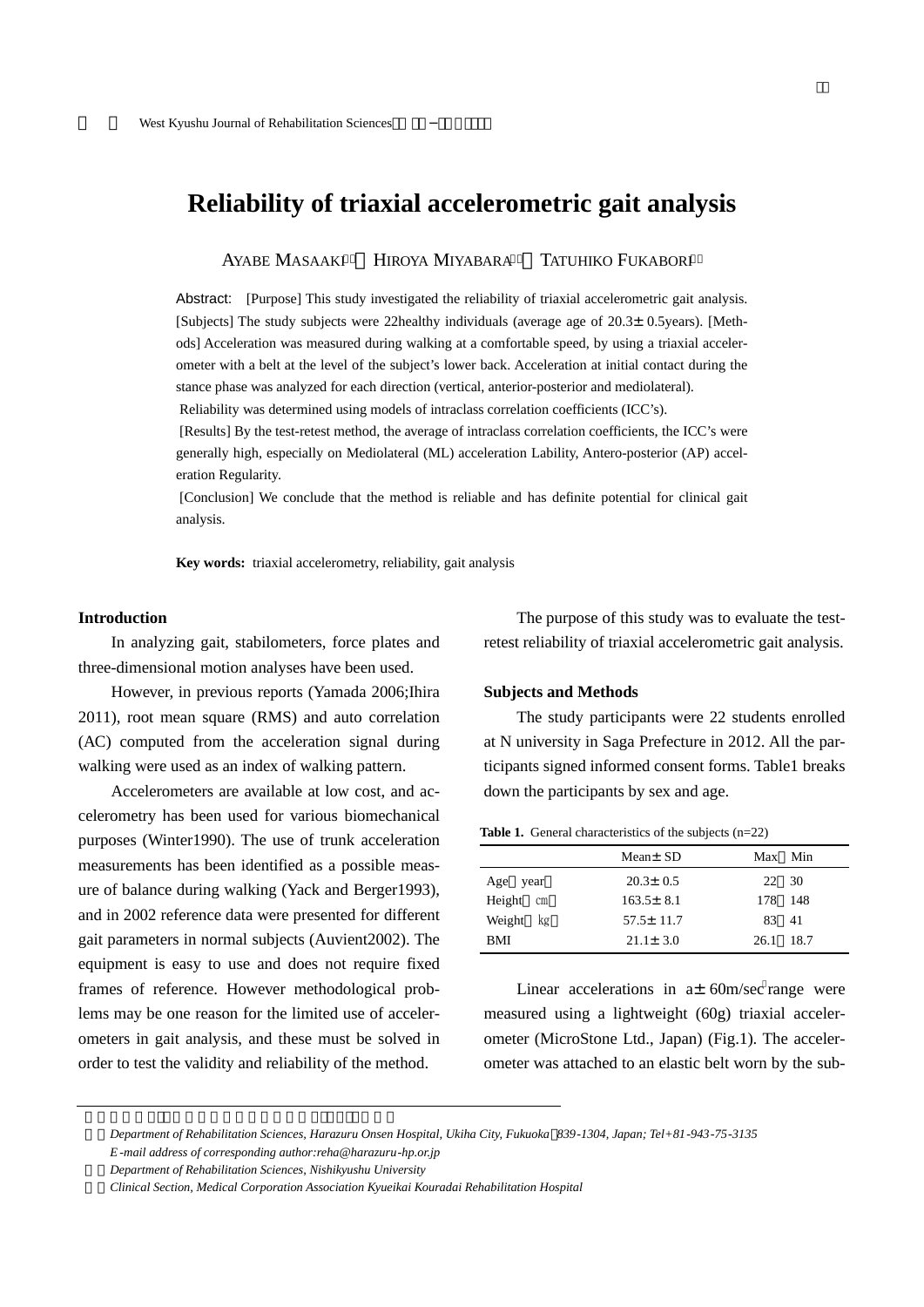jects such that the three axes were aligned close to the anatomical axes (antero-posterior [AP], mediolateral [ML] and vertical [V]). Special care was taken to place the instrument centrally on the lumbar spine at the level of the third lumbar vertebra where the opposing rotations of the thorax and pelvis most efficiently cancel each other (Moe-Nilssen1998) (Fig.2). Acceleration was sampled at100Hz. After testing, the data logger was connected to a PC and the raw data were downloaded into a database for later off-line analysis.

A10-m walking distance on a flat floor with no obstacles was arranged in an indoor university environment. All subjects wore their usual walking shoes, avoiding high heels or hard-soled shoes.

A period of steady-state walking was selected from the recording of each subject. Particular points in the gait cycle were identified on the vertical acceleration curve in a preliminary study (unpublished data) (Fig.3).



**Fig. 1** Accelerations in a  $\pm$  60m/sec range were measured using a lightweight (60g) triaxial accelerometer (MicroStone Ltd., Ja-

Acceleration at initial contact during the stance phase was analyzed for each direction (vertical, anterior-posterior and mediolateral).

The acceleration was analyzed by using MAT-LAB software (The Math Works Inc.) for calculating Root Mean Square (RMS) values and Auto Correlation (AC) values of the acceleration signal, which were used as a gait lability index and a gait regularity index, respectively.

RMS and AC was calculated from the following formulas.

 $RMS$  $\overline{0}$  $\int_{0}^{\pi}$  sin  $(x) dx$ , Z=trapz (t, a). The integration of a is computed as t. Acceleration: a; time: t

AC  $1/n \sum_{1}^{n-1} x(k) y(t+k)$ , R=corrcoef (t, a) *xt*: a-ave/SD; process hold-up time: *k*



pan) **Fig. 2** The accelerometers lie over the middle of the lower back in a semi-elastic belt fastened around the subject's waist.



**Fig. 3** Particular points in the gait cycle were identified on a vertical acceleration curve in a preliminary study.